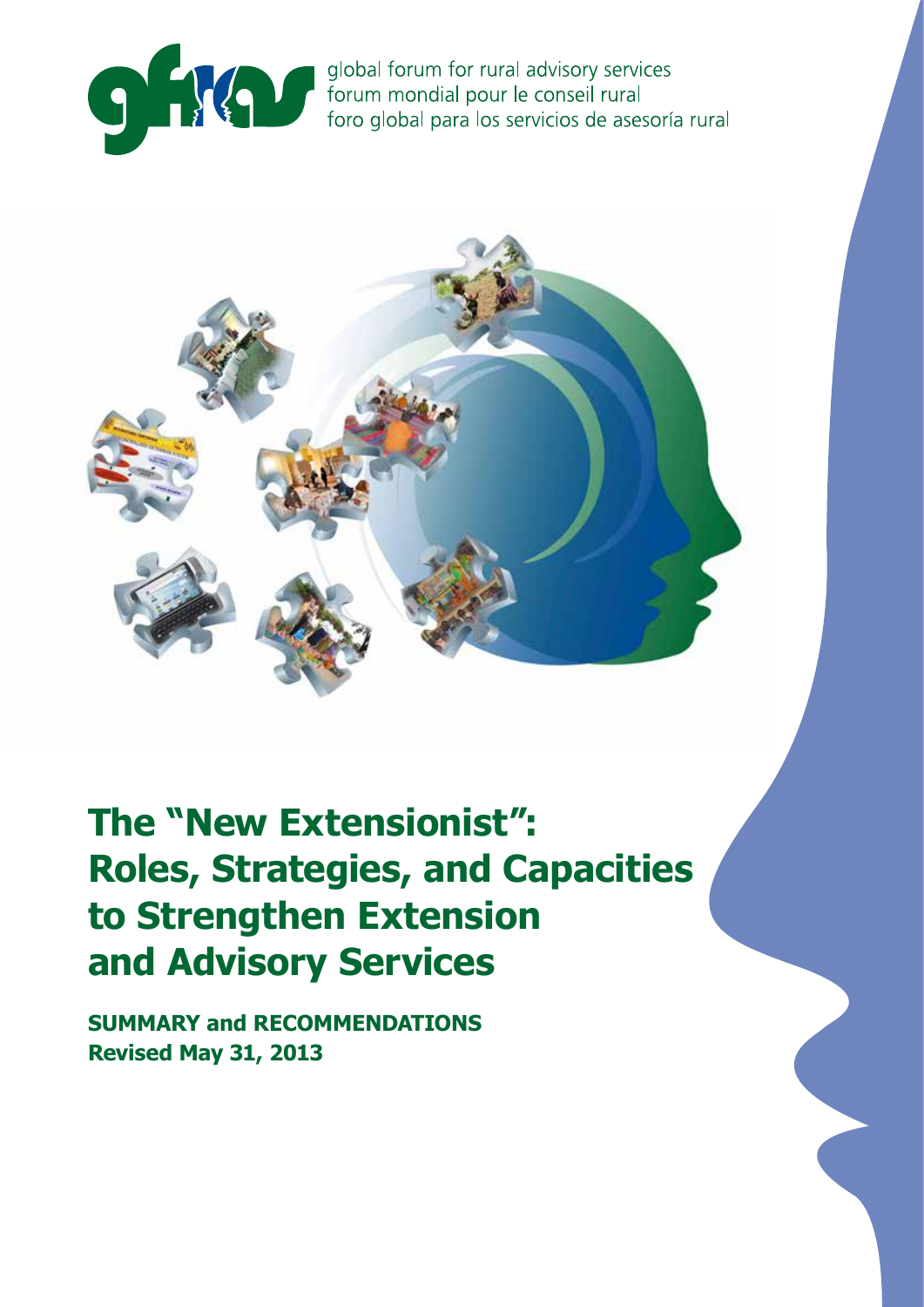Extension and advisory services (EAS)<sup>1</sup> play an important role in agricultural development for food and nutrition security, food sovereignty, and economic stability. However many advisory services need new capacities to address the current challenges in agriculture in order to contribute better to agricultural innovation  $-$  a process that that requires interactions and knowledge flows among a wide range of actors in the agricultural innovation system (AIS)<sup>2</sup>. Over the past few years, the extension landscape has become more pluralistic, with increasing participation of the private sector (agro-inputs, agri-business, financial services), non-governmental organisations (international and local), producer groups, cooperatives and associations, consultants (independent and those associated with agri-business / producer associations), and ICT-based services. Yet such pluralism escapes planners, policy makers, researchers, and even the extension advisors.

To better contribute to agricultural innovation, EAS should collectively perform a wide range of roles. These include developing networks, organising producers, facilitating access to credit, inputs and output services, convening innovation platforms, promoting gender equality, facilitating knowledge management, supporting adaptation to climate change, and disseminating new knowledge through training and demonstrations. To perform these roles, EAS need new capacities at the individual, organisational, and enabling environment (system) levels.

#### **What is NEW about the "New Extensionist"?**

The new extensionist is a global view of extension and advisory services (EAS) that reinvents and clearly articulates the role of EAS in the rapidlychanging rural and agricultural context. It argues for an expanded role for EAS within agricultural innovation systems (AIS) and the development of new capacities at different levels to play this role.

The AIS approach focuses on interactions among the wide range of actors critical for innovation, and the institutions and policies that influence these interactions. EAS include actors from public, private, and civil society sectors who support rural and agricultural communities in many ways. EAS is an important actor within AIS and plays a major role in enabling innovation.

What is new is not necessarily the competencies needed by individuals, but the expanded role of EAS envisaged here and the focus on organizational and system level capacities. The new extensionist vision implies changes in EAS organisations, systems, and enabling environments, plus reskilling all types of individuals to better contribute to increasing the productivity and effectiveness of agricultural systems to improve the livelihoods of smallholder farmers.

At the individual level, EAS need staff with good understanding of technical knowledge plus skills to manage social processes. At the organisational level, EAS should have capacities to put in place systems and procedures to manage human and financial resources, institutions to facilitate partnerships and learning, and frameworks to deal with institutional, legal, and regulatory issues. At the enabling environment level, capacities for interaction, learning, and adaptation are important. Similarly, reform strategies should explicitly address institutional and policy changes that enhance the ability of the different actors in the AIS to work as a system. At all levels there should be mechanisms to look at gender representation and equal access to services by vulnerable groups; mechanisms to promote involvement of youth in agriculture; and opportunities to apply ICTs to enhance the performance of EAS. To develop new capacities in EAS, actions must be initiated at the national, regional, and global levels by different actors. These actions and actors are suggested below3 . The full position paper is available at http:// www.g-fras.org/en/activities/the-new-extensionist.

## **National level**

#### **Diagnosis and Reforms**

- N1. Diagnose roles and functions in the agricultural innovation system and synthesise and share existing studies (Action by: Specialist agencies / consultants in consultation with different stakeholders)
- N2. Undertake surveys of EAS providers in the country, analyse existing models of EAS provision, and undertake further research to support evidence-based reforms and policy advocacy on EAS (Action by: Government through the Ministry of Agriculture; EAS platforms and networks, universities, research councils and other policy research centres, farmer organisations, FAO and CGIAR)
- N3. Undertake capacity self-diagnosis of EAS (Action by: EAS management, country EAS networks; EAS fora and platforms supported by facilitator)

#### **Partnerships and Networks**

- N4. Create innovation platforms, undertake needs assessments, and initiate pilot projects to experiment with new approaches and promote learning from these (Action by: EAS and other actors in the AIS especially universities and research centres)
- N5. Establish collaboration and partnerships with different actors in the AIS, as well as actors in the commodity value chains in action research and learning by doing (Action by: Research and extension councils, training centres in collaboration with EAS)
- N6. Support establishment of national networks of EAS providers at different levels and look for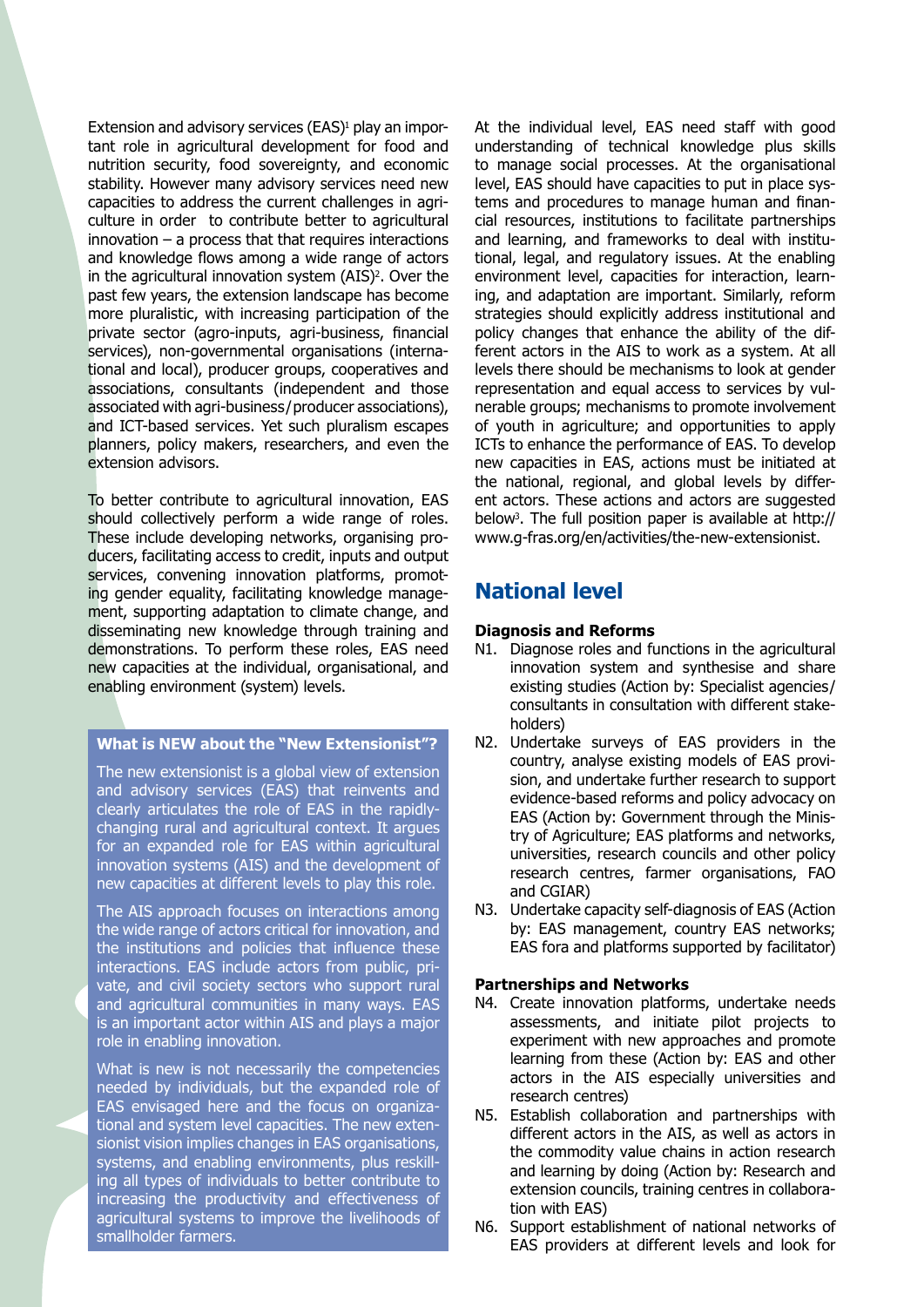synergies among networks (Action by: Extension division in the Ministry of Agriculture, EAS providers, professional societies in extension, regional networks of EAS, and private foundations)

#### **Technical Backstopping and Institutional Development**

- N7. Strengthen technical backstopping to EAS by organisations involved in research through joint research-extension initiatives (Action by: Research councils, universities, private sector, NGOs)
- N8. Focus on EAS and farmer institutional development by working through producer organizations at various levels (Action by: Extension Division in the Ministry of Agriculture, EAS providers)

#### **Monitoring and Learning**

N9. Create mechanisms for accountability for results through regular monitoring, reflection, learning, and evaluation; review of systems and processes; create arrangements for coordination and collaborative action among EAS (Action by: EAS platforms and networks supported by facilitator; FOs)

#### **Education and Training**

- N10. Establish and strengthen training centres; contract in specific competencies required for supporting capacity development; encourage management training centres and business schools to organise tailor-made capacity development programmes for EAS on coaching, facilitation, leadership, vision building, using ICTs where appropriate (Action by: Ministries of Agriculture and EAS in collaboration with training / management institutions)
- N11. Develop curriculum for vocational and continuing education and skill up-gradation of individuals in EAS and farmers and undertake curriculum revisions at least once every five years (Action by: Universities, research centres, training centres and NGOs in collaboration with EAS, FOs and organisations such as FAO, GIZ)

#### **Financing**

N12. Enhance sustainable financing mechanisms for all sectors of EAS (Action by: National, provincial, and local governments, EAS networks, donors, private sector, farmer organisations, private foundations)

## **Regional level**

R1. Support establishment of regional and subregional networks and engage them in design, implementation, and evaluation of EAS interventions; strengthen similar existing networks at



the regional and sub-regional levels (Action by: Regional lending organisations such as ADB, AfDB, IADB, EBRD etc.; regional economic groupings such as regional economic communities e.g. SADC in Africa, ASEAN in Asia and Pacific, SAARC in South Asia, CAEPNet in the Caribbean)

- R2. Collect and synthesise evidence on different aspects of EAS in the region and support the development of synergies and partnerships (Action by: Regional EAS networks; FAO; CGIAR; regional university, education and research networks e.g. ANAFE, RUFORUM in Africa, AGRINATURA/Agreenium in Europe, APAARI, and FARA; regional farmer organisations)
- R3. Develop policy briefs and position papers to influence policy processes to support EAS (Action by: Regional networks of EAS in collaboration with regional policy bodies, regional farmer organisations, researchers in the region in universities and research centres)
- R4. Develop and promote new knowledge, frameworks and methodologies related to EAS and support their up-scaling and out-scaling (Action by: Regional EAS networks in collaboration with farmer organisations, researchers and practitioners; regional universities and academic centres (e.g.: RUFORUM in Africa; SEARCA in South East Asia, UWI/CARICOM in the Caribbean)
- R5. Organise regional and sub-regional consultations and training programmes to share experiences and influence conditions in the enabling environment (Action by: Regional networks of EAS supported by other actors in the AIS)